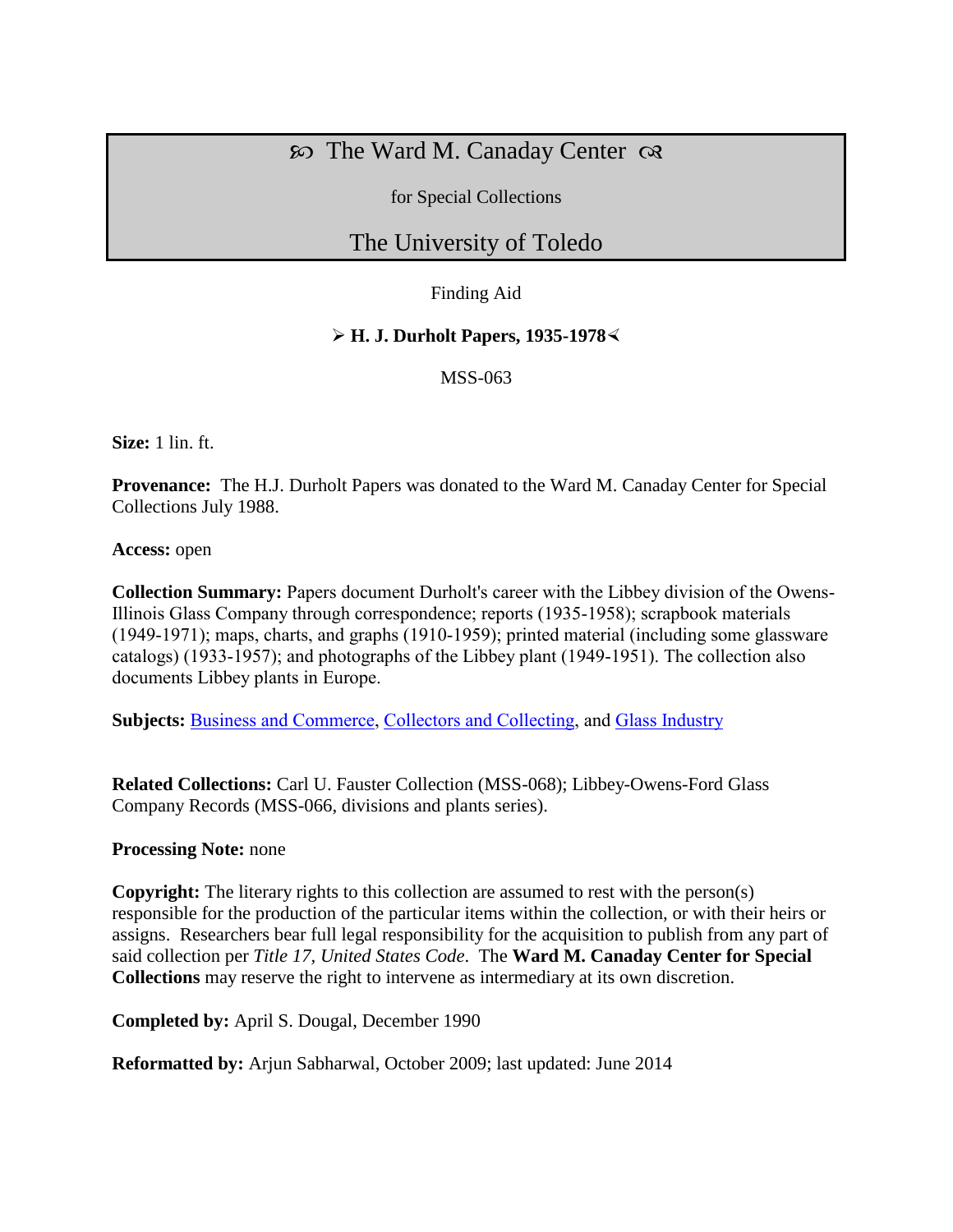#### **Biographical Sketch**

Harry J. Durholt was involved with glass manufacture in Toledo for forty-one years. He was born in Lincoln, Nebraska 2 February 1894 and moved to Toledo in 1906. He was hired on at Libbey Glass in 1918 as a machinist at the Westlake plant, and studied chemistry, engineering and business management at Tri-State Business College and the University of Toledo at night. In 1919, Harry and his wife, Marie, were the first couple to be married in Toledo's Our Lady of Perpetual Help church.

Durholt was promoted to night foreman soon after he was hired at Libbey Glass and began working with Casper Lanzinger and August Kadow, the engineers who developed Libbey Glass's first tumbler machines.

Durholt also played a part in the development of decorated glassware beginning in 1922, and in the production of industrial glassware for railroads in 1924. By 1926 he was promoted to the position of assistant plant superintendent at Libbey Glass, and in 1929 he became the plant's superintendent. A promotion in 1935 made him manager of the Owens-Illinois Libbey Glass plant. Fourteen years later, in 1949, he was named general manager of the Libbey Glass division, a position that placed him in charge of all the division's operations. Durholt was simultaneously made a vice president of Owens-Illinois in 1949. In 1955, he moved on to the administrative division of Owens-Illinois and became a consultant to the executive vice president of the company until his retirement in 1959.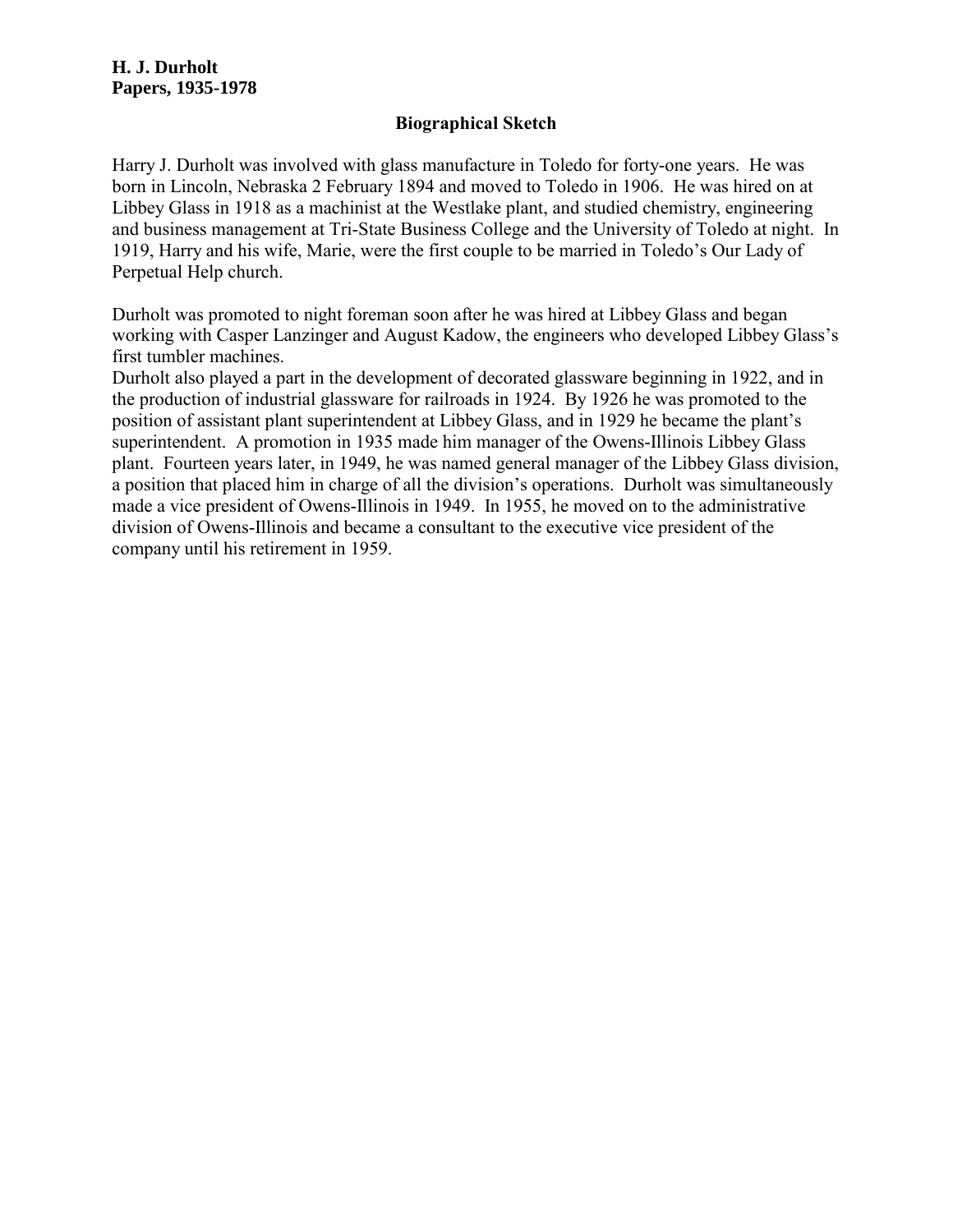#### **Scope and Content**

This collection of Harry J. Durholt's papers documents much of his career with the Libbey division of Owens-Illinois Glass Company. The collection includes correspondence, reports, scrapbook materials, maps, charts, and graphs, printed material, and photographs.

The correspondence is broken down into two series; incoming and outgoing. Major correspondents include Carl Fauster, Alexander Turner (General Manager of O-I Libbey Glass Division), and Max Powell. Most of the materials consist of memoranda regarding Westlake Ware, the Dur-O-Bor plants in Belgium, the Research and Engineering program, and the transfer of Sharpe, Inc. to Libbey Glass.

Reports range in date from 1935 to 1958 and include some undated materials. A report on Libbey Plant Equipment (1935-1942) provides information on production, decorating, etching, and mixing equipment, as well as the Westlake Division's maintenance department. "Raw Material Specifications for the Libbey Plant" (1949) was a guide for manufacturing and purchasing and "Libbey Glass Division Distributors & Discount Agreements and Commission Arrangements" (1950) outlined retail discounts by dealer. A report entitled "Research, Development and Engineering in Owens-Illinois Glass Company and Subsidiaries" (1953) included information on the goals of the program, contemporary problems and premises, and the proposed plan to coordinate these areas in the O-I Glass Company. Researchers will note that Durholt's letters to Max Powell also relate to this subject. The "Annual Report of Owens-Illinois Glass Company Retirement Funds" (1955) is an analysis of 1955 investment operations and includes the annual report of the Toledo Trust Company Trustee on the investment of O-I retirement funds. Durholt's report on his trip to England and Europe includes information on divisions and plants in England, France, Germany, Italy, Switzerland, and the Dur-O-Bor plants in Belgium. Information on these plants is also found in the Alexander Turner correspondence and the series of maps, charts and graphs.

Scrapbook materials include items that date from 1949 to 1971 and some undated items. The contents are composed primarily of newsclippings, but also include an article from *Auction* magazine entitled "A Sovereign in the Pot: collecting American Gold Ruby Glass" by Carl Fauster (1971), as well as an essay on pleochroic art glass. For information on the photocopy of an"1892 batch book," see correspondence from Carl Fauster to Durholt (folder 1).

Materials in series of maps, charts, and graphs are self-explanatory. They provide specific information about the Libbey Plant from 1910 to 1959 and the Dur-O-Bor plant in 1955.

Printed material includes issues of the *Libbey Safedge Gazette*, *Hobbies*, *Lib-Bits*, and *Owens-Illinois News*. Durholt also kept copies of many Libbey glassware catalogs, notably *Libbey Crystal: the New Era in Glass* [1933] and *Libbey Modern American Glassware* [1942]. Other catalogs date from 1951 to 1957 and include price lists and sales bulletins on Libbey glassware, as well as catalogs from Dominion Glass (Canada) and Imperial Candlewick (Bellaire OH).

Photographic material in the collection consists of photos of the Libbey plant (1949-1951), John Wright and H.J. Durholt at administrative and other functions, photos of unidentified groups, and a filmstrip titled "Blowpipes" (1947).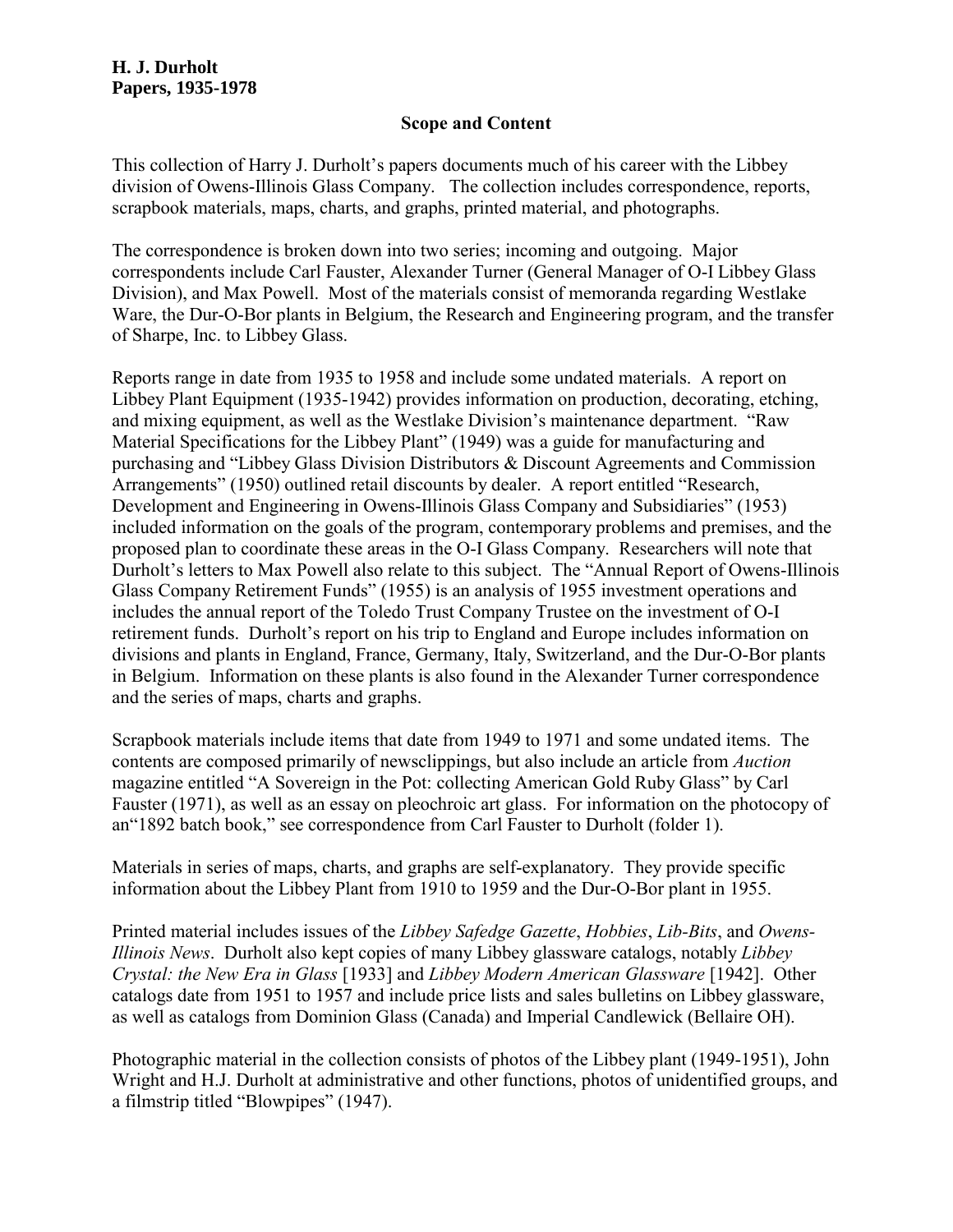The collection also includes a green glass cane, 40.5 inches long.

This collection would be especially useful to glass collectors, and could be utilized in conjunction with the Carl U. Fauster Collection (MSS-068). It also provides valuable information on the Libbey glass divisions in Europe which would complement materials found in the Libbey-Owens-Ford Glass Company Records (MSS-066, divisions and plants series).

### **Folder List**

| Box          | Folder         | Description                                                                                            |
|--------------|----------------|--------------------------------------------------------------------------------------------------------|
|              |                | <b>Correspondence - Incoming</b>                                                                       |
| $\mathbf{1}$ | 1              | Fauster, Carl U. 1955, 1968, 1978                                                                      |
|              | $\overline{2}$ | McCreery, C. Wayne 1957 - 1958                                                                         |
|              | $\overline{3}$ | Nelson, J.R. 1957, 1958                                                                                |
|              | $\overline{4}$ | Schwyn, Robert C. 1955 - 1958                                                                          |
|              | 5              | Turner, Alexander M. 1956 - 1958                                                                       |
|              | 6              | Miscellaneous 1941-1958                                                                                |
|              |                | <b>Correspondence - Outgoing</b>                                                                       |
|              | $\tau$         | Powell, Max July - August 1957                                                                         |
|              | 8              | Miscellaneous 1957                                                                                     |
|              | 9              | Subject file - Libbey - Sharpe 1949                                                                    |
|              |                | <b>Reports</b>                                                                                         |
|              | 10             | "Libbey Plant Equipment," 1935-1942                                                                    |
|              |                | "Raw Material Specifications for the Libbey Plant," L.V. Gogin 10                                      |
|              | 11             | May 1949                                                                                               |
|              | 12             | "Libbey Glass Division Distributors & Discount Agreements and<br>Commission Arrangements," 10 Feb 1950 |
|              |                | "Research, Development and Engineering in Owens-Illinois Glass                                         |
|              | 13             | Company and Subsidiaries," O.G. Burch, 22 January 1953                                                 |
|              |                | "Annual Report of Owens-Illinois Glass Company Retirement Funds,"                                      |
|              | 14             | 1955                                                                                                   |
|              | 15             | "Trip to England and Europe," H.J. Durholt, 20 June 1957                                               |
|              | 16             | Miscellaneous, October 1936 - November 1958, n.d.                                                      |
|              |                | <b>Scrapbook Materials</b>                                                                             |
|              | 17(OS)         | Scrapbook, 1949-1954                                                                                   |
|              | 18             | Scrapbook Materials, 1955-1971, n.d.                                                                   |
|              | 19             | "1892 batch book," photocopy, n.d.                                                                     |
|              |                | Maps, Charts, Graphs, etc.                                                                             |
|              | 20(OS)         | Site Plans, Libbey Plant, 1910, n.d.                                                                   |
|              | 21             | Organizational Charts, Libbey Plant, 1955                                                              |
|              | 22 (OS)        | Drawings, Specifications of machinery and products 1956, 1957, 1959,                                   |